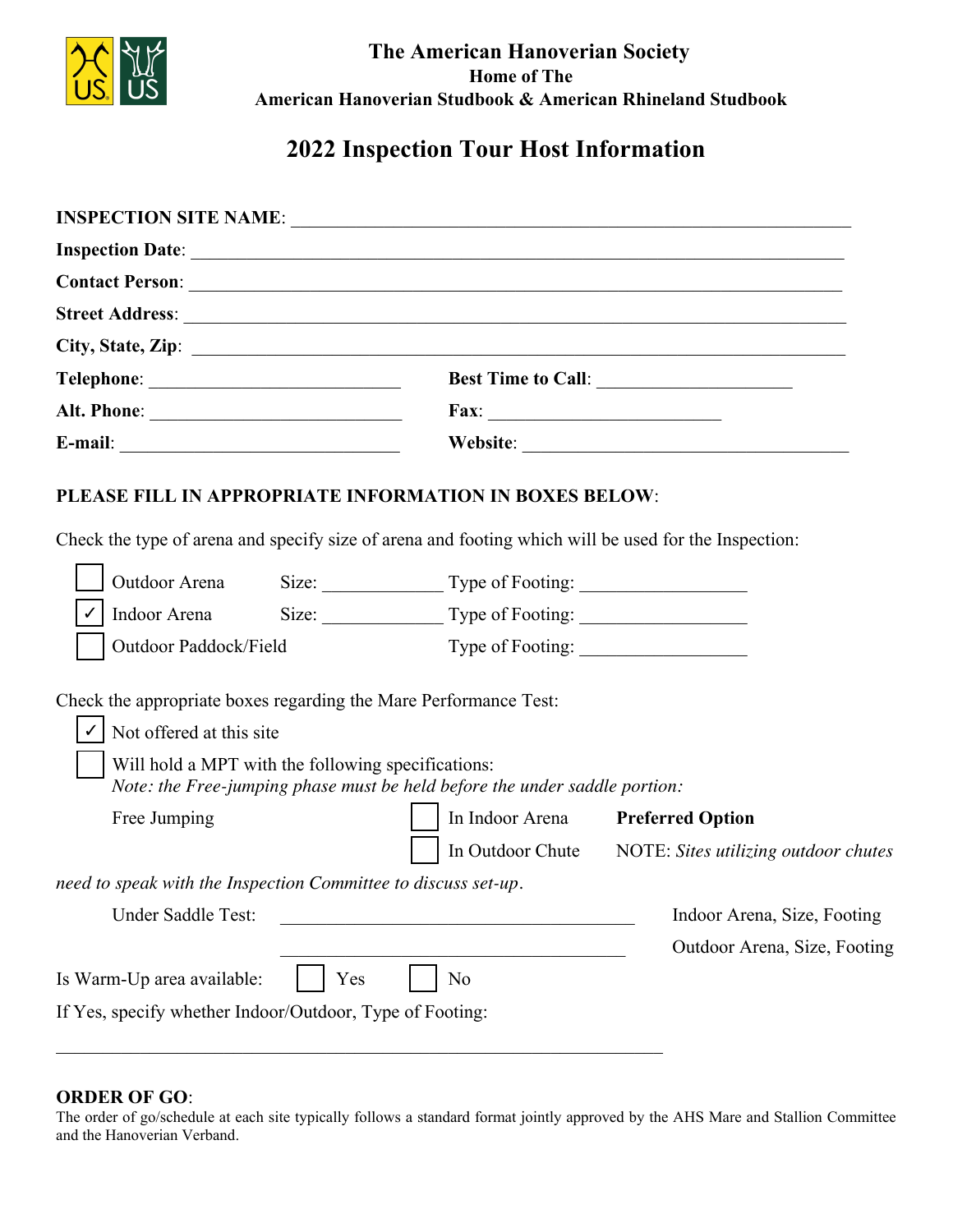- **Registration**
- Mare Performance Test Free Jumping
- Inspection of non-Hanoverian Mares
- Under saddle portion of the MPT
- Inspection of Hanoverian Mares
- Foal Presentations
- **Futurity Classes**

**TIME SCHEDULE:** Note: The time schedule may be revised closer to the inspection date by the Site Host and *the AHS Inspection Committee based upon site entries (number of horses) and the finalized travel schedule.* 

 $\rm{Earliest~Day/Arrival~Time}$ : <code>noon,</code> day before, unless advance approval by BWS Registration Estimated Start Time:  $\frac{8 \text{ a.m.}}{2}$ Inspection Estimated Start Time:  $9:00-9:30$  a.m Other Schedule Notes: times subject to # of entries and judges' travel time **HOST SITE DETAILS: 6 Stabling/Veterinarian/Fee Policy**<br>Will Stabling be Available? Will Stabling be Available?  $\vert \cdot \vert$  Yes  $\vert \cdot \vert$  No If yes, please answer the following: Is Stabling Limited?  $\bigcup Y$ es  $\bigcup N$ o Type of Stalls Available: Limited # of standard & foaling stalls Cost, if applicable:  $$^{55/85}$  / per stall per night for the day \$ \_\_\_\_\_\_\_\_ Grounds Fee *if applicable* No Charge for Stabling Grounds Fee is  $\begin{array}{|c|c|c|c|c|c|} \hline \end{array}$  per owner OR  $\begin{array}{|c|c|c|c|c|c|c|c|} \hline \end{array}$  per trailer  $\begin{array}{|c|c|c|c|c|c|c|c|} \hline \end{array}$  no grounds fee Number of Stalls Available: \_\_\_\_\_\_ (number) permanent stalls available on grounds \_\_\_\_\_\_ (number) temporary stalls available on grounds \_\_\_\_\_\_ (number) of permanent stalls available \_\_\_\_ miles from site \_\_\_\_\_\_ (number) of temporary stalls available \_\_\_\_ miles from site. Type of Bedding:  $\vert$  Straw Shavings Other *(please specify)* Bedding/Hay available for purchase on grounds:  $| \cdot \rangle$  Yes No.  $\frac{8}{10}$  55/85  $\frac{1}{3}$  55/85 11

If there are any additional stabling notes/restrictions, please explain: additional 12x14 run-ins w/attached apprx. 40x50' paddocks available for mare/foal combos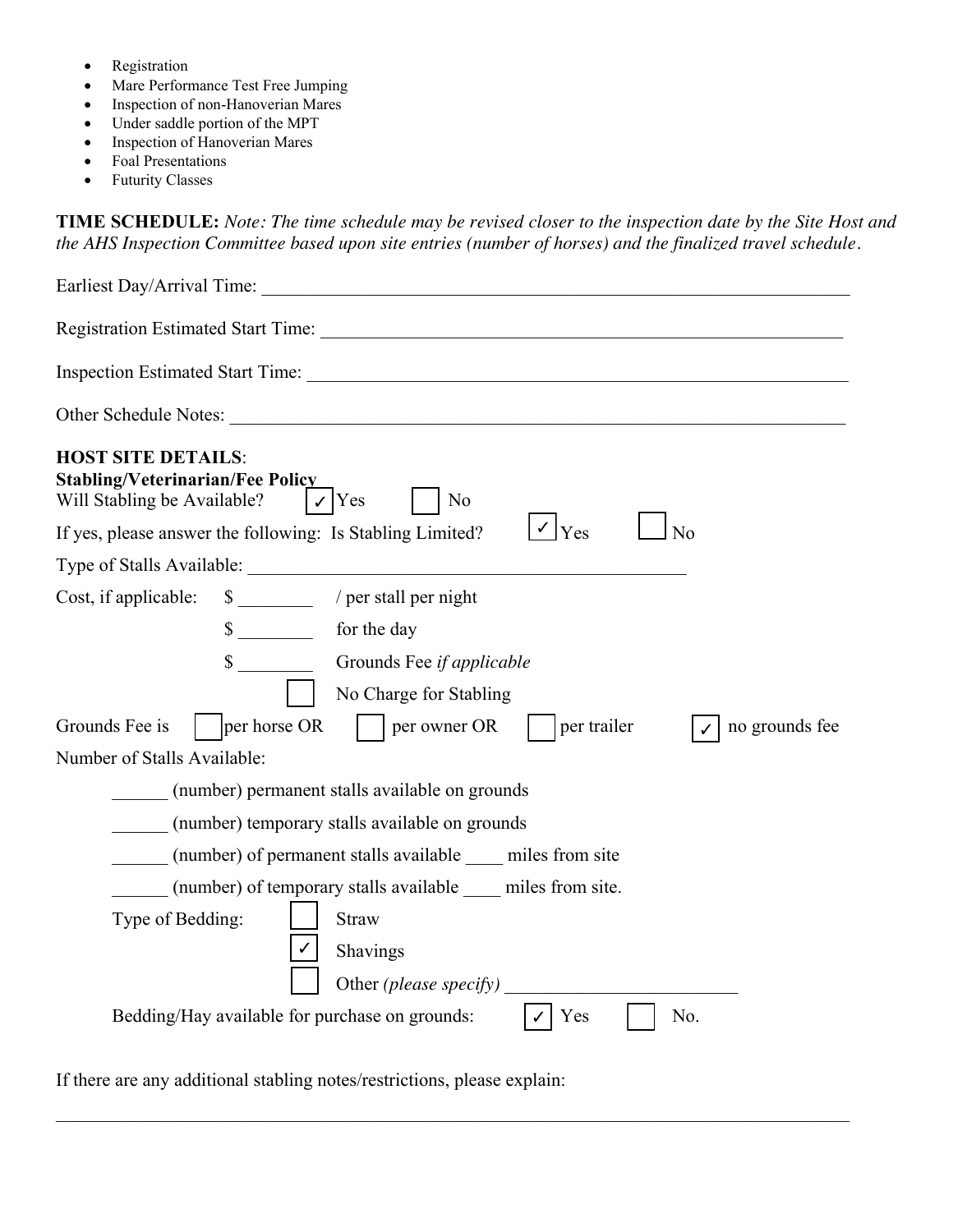If there are any restrictions regarding arrival schedule, please explain: stabling noon the day before to 6:00 pm inspection day unless prior approval by BWS

|                                               | Make Stabling Checks Payable to: Black Watch Stables, LLC                                               |              |
|-----------------------------------------------|---------------------------------------------------------------------------------------------------------|--------------|
| Payment should be made: $\frac{x}{x}$         | At time of reservations<br>Refund policy: Full refund if canceled 3 weeks prior. No refunds thereafter. | Upon arrival |
|                                               | Name of Veterinarian who will be on call: Dr . Wanda Thompson                                           |              |
| Veterinarian's Telephone Number: 706-498-2464 |                                                                                                         |              |

## BRANDING:

| Veterinarian's Telephone Number: 706-498-2464                                                                                                                                                                                         |                            |
|---------------------------------------------------------------------------------------------------------------------------------------------------------------------------------------------------------------------------------------|----------------------------|
| <b>BRANDING:</b>                                                                                                                                                                                                                      |                            |
| It is the responsibility of the host to either provide or arrange for the provision of a blacksmith's forge. Note:<br>Due to damage to brands, charcoal fires, pipes, gas grills and/or acetylene torches will not be used in lieu of |                            |
| a forge. NO EXCEPTIONS.                                                                                                                                                                                                               |                            |
| Name of individual who will provide a blacksmith's forge:                                                                                                                                                                             | <b>Black Watch Stables</b> |

#### ACCOMMODATIONS:

Please list two or three motels within easy travel distance of your inspection. We recommend including at least a couple of national chains such as Holiday Inn, Best Western, or Comfort Inn and Suites.

| Days Inn                                                                                                                                                                                         | 762-847-7100<br>Phone:                                                     | Miles from Site: 12                    |
|--------------------------------------------------------------------------------------------------------------------------------------------------------------------------------------------------|----------------------------------------------------------------------------|----------------------------------------|
| Wingate                                                                                                                                                                                          | Phone: 706-995-4000                                                        | Miles from Site: 19                    |
| Hampton Inn                                                                                                                                                                                      | Phone: 706-335-6161                                                        | Miles from Site: 20                    |
| <b>OTHER INFORMATION:</b><br>This site will be limited to 15                                                                                                                                     | No Limit<br>number of horse OR                                             |                                        |
| Health Requirements for incoming horses:<br><b>Coggins Test</b><br>Health Certificate<br>List of current vaccinations/dates. State requires health certificate if trailering across state lines. | Other, explain on next line:                                               |                                        |
| Will Food be Available? If Yes, Available<br>Food will not be available.<br>Spectator Seating Available Near Arena<br>No Dogs on Grounds;<br>Parking Limited OR                                  | For Purchase; OR<br>Dogs welcome but must be leashed.<br>Parking Extensive | Compliments of Host                    |
| Type of Parking Surface: gravel, grass                                                                                                                                                           |                                                                            |                                        |
| Any Restrictions on lengths of trailers coming in: If so, specify:                                                                                                                               |                                                                            | 30' easy. Larger, please call so we ca |